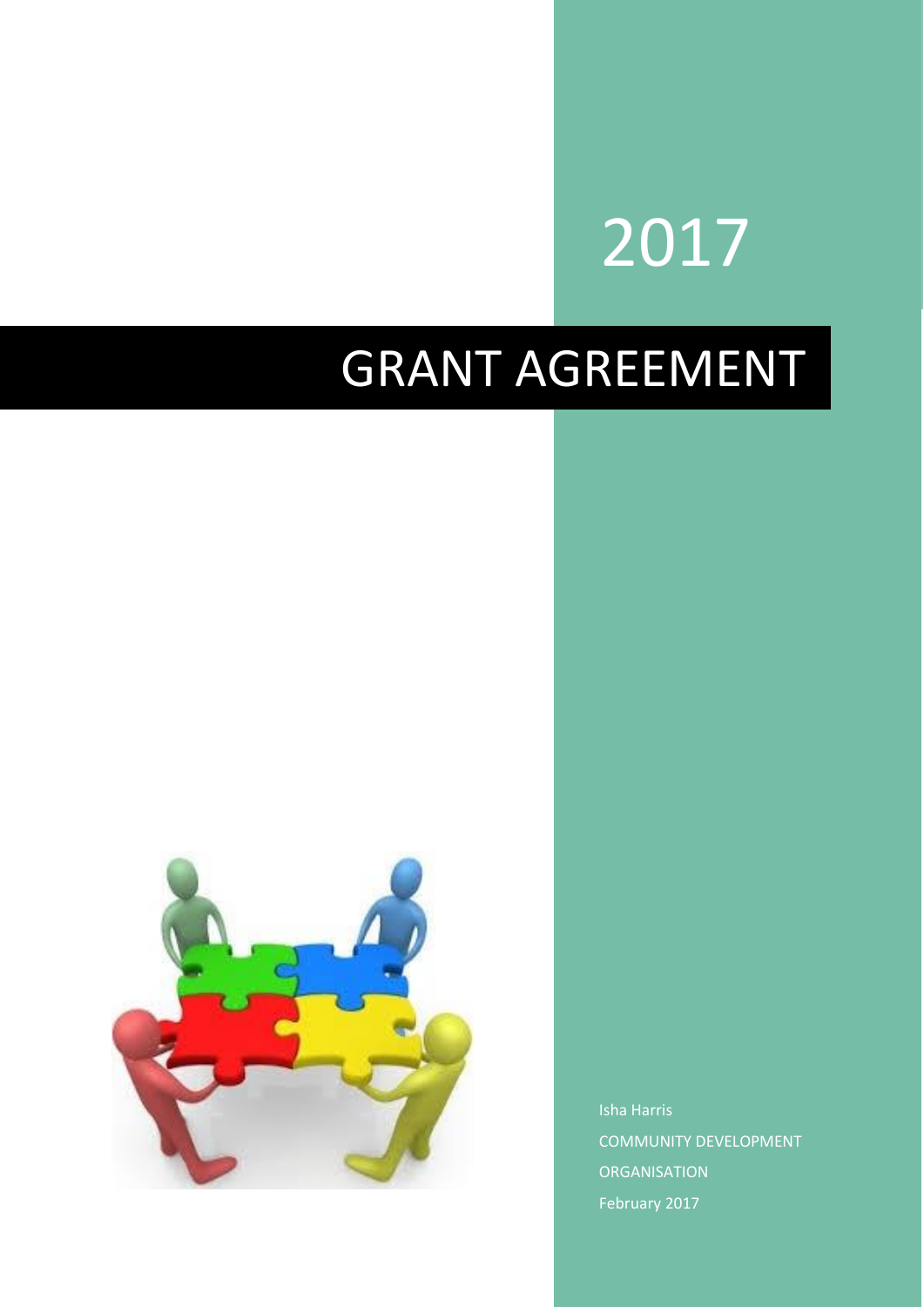## FUNDING AGREEMENT

A statement and financial report must be provided within a month of the completion date:

We would also like to receive a written report, which can be as short or long as you like but it must contain photos and a couple of testimonies from the beneficiaries of the project. This will be taken as documentation of the project.

GRANT REQUIREMENTS

\_\_\_\_\_\_\_\_\_\_\_\_\_\_\_\_\_\_\_\_\_\_\_

1. The Grantee\_\_\_\_\_\_\_\_\_\_\_\_\_\_\_\_\_ must use the whole of the grant exclusively for the purpose described in the grant application ("the Project") submitted by the Grantee. The Grant must not be used for any other purpose, unless written permission from the Grantor has been provided authorising that other purpose.

2. If the Project is not completed by the Project end date and project end of the Project end date that date approved in writing by the Grantor, you may have to return the funds to the Grantor. No part of the Grant may be paid out or otherwise used by the Grantee after the Completion Date without written approval of the Grantor.

3. The Grantee must promptly advise the Grantor of any material change in the Project and/or its timeframes which may affect the Grantee's ability to undertake or complete the Project by the Completion Date.

4. The Grantee will expend the grant on St Helena only unless agreed otherwise by both parties.

5. The Grantee must provide an official receipt to the Grantor within such period after payment as required by the Grantor.

6. The Grantee must keep detailed financial records sufficient to accurately report the use of grant funds and enable grant expenditure to be verified by the Grantor as required.

7. The Grantee must acknowledge the support of the Grantor in any published or display material of the Project.

8. Details of the grant will be made public by the Grantor, including the name of the Grantee, amount of the grant, and details of the Project.

9. The Grantee must give the Grantor a financial acquittal and a final report in a form required by the Grantor and within an agreed time after the Completion Date. Reporting templates will be provided to Grantees to outline the acquittal and final report requirements. A specified date for acquittal and report will be decided by both parties.

10. Should a Grant be made, failure to implement the Project as agreed, and/or failure to comply with Grantee obligations or any subsequent conditions imposed by Community Development Organisation,